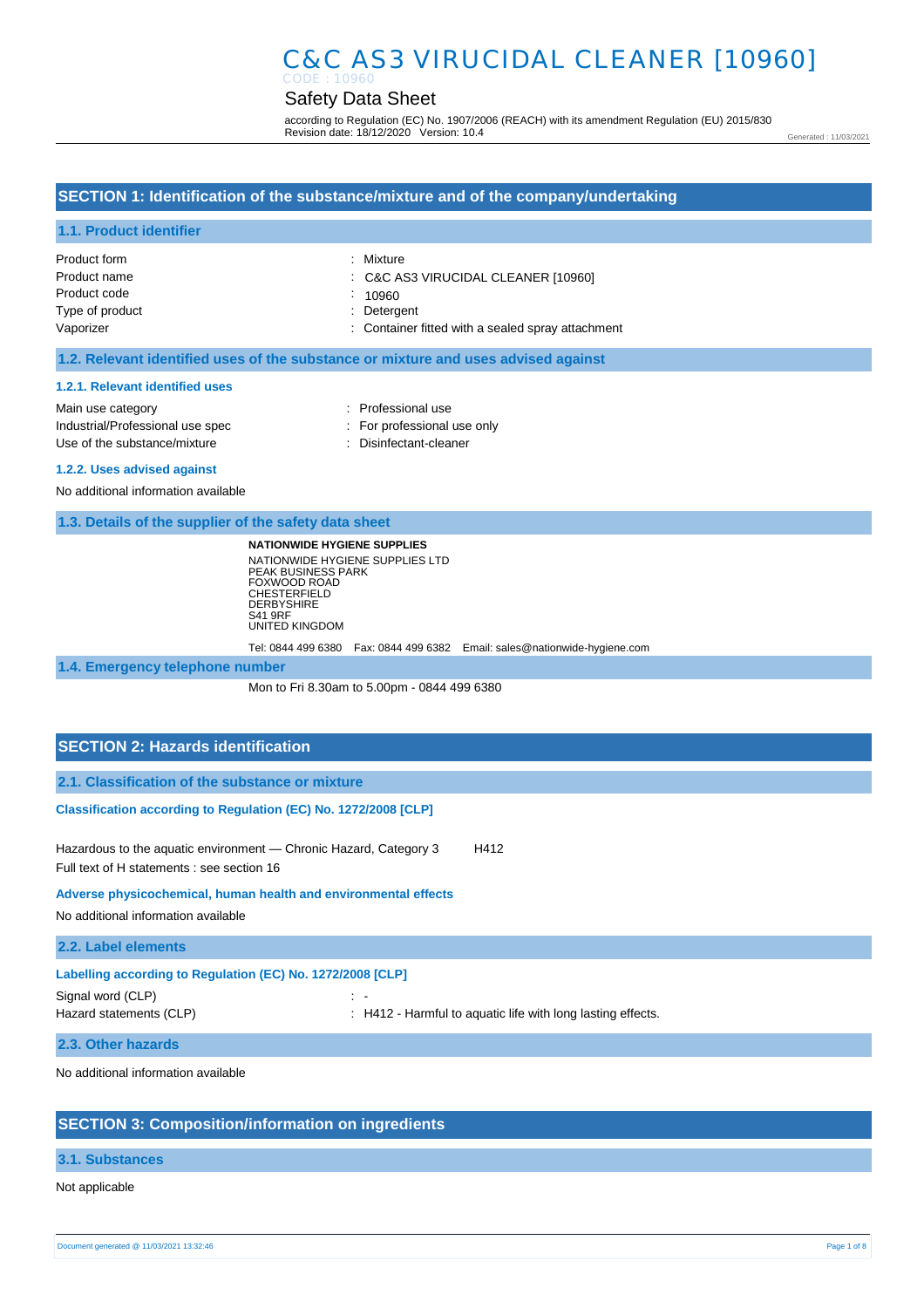# Safety Data Sheet

according to Regulation (EC) No. 1907/2006 (REACH) with its amendment Regulation (EU) 2015/830

| 3.2. Mixtures                                                             |                                                                           |               |                                                                                                                                       |
|---------------------------------------------------------------------------|---------------------------------------------------------------------------|---------------|---------------------------------------------------------------------------------------------------------------------------------------|
| <b>Name</b>                                                               | <b>Product identifier</b>                                                 | $\frac{9}{6}$ | <b>Classification according to</b><br><b>Regulation (EC) No.</b><br>1272/2008 [CLP]                                                   |
| Quaternary ammonium compounds, benzyl-C12-16-<br>alkyldimethyl, chlorides | (CAS-No.) 68424-85-1<br>(EC-No.) 270-325-2<br>(REACH-no) 01-2119965180-41 | $ 0.1 - 1 $   | Acute Tox. 4 (Oral), H302<br>Skin Corr. 1B, H314<br>Eye Dam. 1, H318<br>Aquatic Acute 1, H400 (M=10)<br>Aquatic Chronic 1, H410 (M=1) |

Full text of H-statements: see section 16

| <b>SECTION 4: First aid measures</b>                                                                                 |                                                                                                                                                                                                                                                                                                             |
|----------------------------------------------------------------------------------------------------------------------|-------------------------------------------------------------------------------------------------------------------------------------------------------------------------------------------------------------------------------------------------------------------------------------------------------------|
| 4.1. Description of first aid measures                                                                               |                                                                                                                                                                                                                                                                                                             |
| First-aid measures after inhalation<br>First-aid measures after skin contact<br>First-aid measures after eye contact | : Remove person to fresh air and keep comfortable for breathing.<br>: Wash skin with plenty of water.<br>: IF IN EYES: Rinse cautiously with water for several minutes. Remove contact lenses, if<br>present and easy to do. Continue rinsing. If eye irritation persists: Get medical<br>advice/attention. |
| First-aid measures after ingestion                                                                                   | : Give nothing or a little water to drink. Get medical advice/attention if you feel unwell.                                                                                                                                                                                                                 |
| 4.2. Most important symptoms and effects, both acute and delayed                                                     |                                                                                                                                                                                                                                                                                                             |
| Symptoms/effects after skin contact<br>Symptoms/effects after eye contact                                            | : Repeated or prolonged skin contact may cause irritation.<br>: May cause slight irritation.                                                                                                                                                                                                                |
|                                                                                                                      | 4.3. Indication of any immediate medical attention and special treatment needed                                                                                                                                                                                                                             |

Treat symptomatically.

| <b>SECTION 5: Firefighting measures</b>                                  |                                     |  |
|--------------------------------------------------------------------------|-------------------------------------|--|
|                                                                          |                                     |  |
| 5.1. Extinguishing media                                                 |                                     |  |
| Suitable extinguishing media                                             | : Carbon dioxide. Dry powder. Foam. |  |
| 5.2. Special hazards arising from the substance or mixture               |                                     |  |
| No additional information available                                      |                                     |  |
| 5.3. Advice for firefighters                                             |                                     |  |
| No additional information available                                      |                                     |  |
|                                                                          |                                     |  |
| <b>SECTION 6: Accidental release measures</b>                            |                                     |  |
|                                                                          |                                     |  |
| 6.1. Personal precautions, protective equipment and emergency procedures |                                     |  |
| 6.1.1. For non-emergency personnel                                       |                                     |  |

| Emergency procedures                                      | : Evacuate unnecessary personnel.                |
|-----------------------------------------------------------|--------------------------------------------------|
| 6.1.2. For emergency responders                           |                                                  |
| Protective equipment                                      | : Use personal protective equipment as required. |
| <b>6.2. Environmental precautions</b>                     |                                                  |
| Avoid release to the environment.                         |                                                  |
| 6.3. Methods and material for containment and cleaning up |                                                  |
| For containment                                           | Collect spillage.                                |

Document generated @ 11/03/2021 13:32:46 Page 2 of 8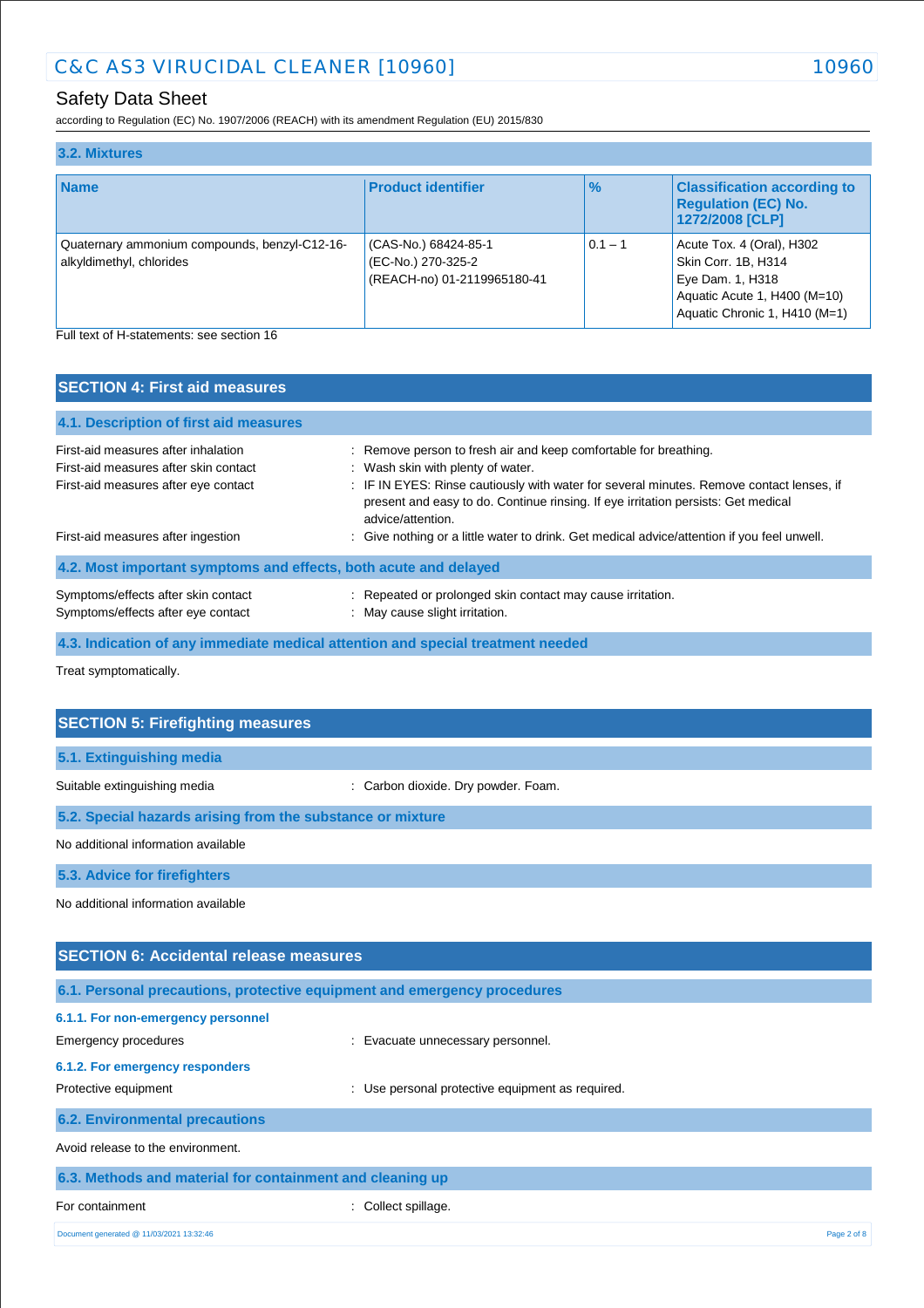# Safety Data Sheet

according to Regulation (EC) No. 1907/2006 (REACH) with its amendment Regulation (EU) 2015/830

Methods for cleaning up **interpret in the spills** with inert solids, such as clay or diatomaceous earth as soon as possible.

# **6.4. Reference to other sections**

For further information refer to section 8: "Exposure controls/personal protection". For further information refer to section 13.

| <b>SECTION 7: Handling and storage</b>                                                                 |                                                                                                                                                                                                          |
|--------------------------------------------------------------------------------------------------------|----------------------------------------------------------------------------------------------------------------------------------------------------------------------------------------------------------|
| 7.1. Precautions for safe handling                                                                     |                                                                                                                                                                                                          |
| Precautions for safe handling<br>Hygiene measures                                                      | : Avoid contact with eyes.<br>: Do not eat, drink or smoke when using this product.                                                                                                                      |
| 7.2. Conditions for safe storage, including any incompatibilities                                      |                                                                                                                                                                                                          |
| <b>Technical measures</b><br>Storage conditions<br>Incompatible products<br>Special rules on packaging | Does not require any specific or particular technical measures.<br>÷<br>: Keep container closed when not in use.<br>: Oxidizing agent. Strong acids. Strong bases.<br>: Keep only in original container. |
| 7.3. Specific end use(s)                                                                               |                                                                                                                                                                                                          |

No additional information available

# **SECTION 8: Exposure controls/personal protection**

## **8.1. Control parameters**

**8.1.1 National occupational exposure and biological limit values** 

No additional information available

**8.1.2. Recommended monitoring procedures** 

No additional information available

### **8.1.3. Air contaminants formed**

No additional information available

### **8.1.4. DNEL and PNEC**

No additional information available

**8.1.5. Control banding** 

No additional information available

**8.2. Exposure controls**

## **8.2.1. Appropriate engineering controls**

No additional information available

**8.2.2. Personal protection equipment** 

### **8.2.2.1. Eye and face protection**

| <b>Eye protection:</b>                    |  |
|-------------------------------------------|--|
| Not required for normal conditions of use |  |

### **8.2.2.2. Skin protection**

### **Skin and body protection:**

Not required for normal conditions of use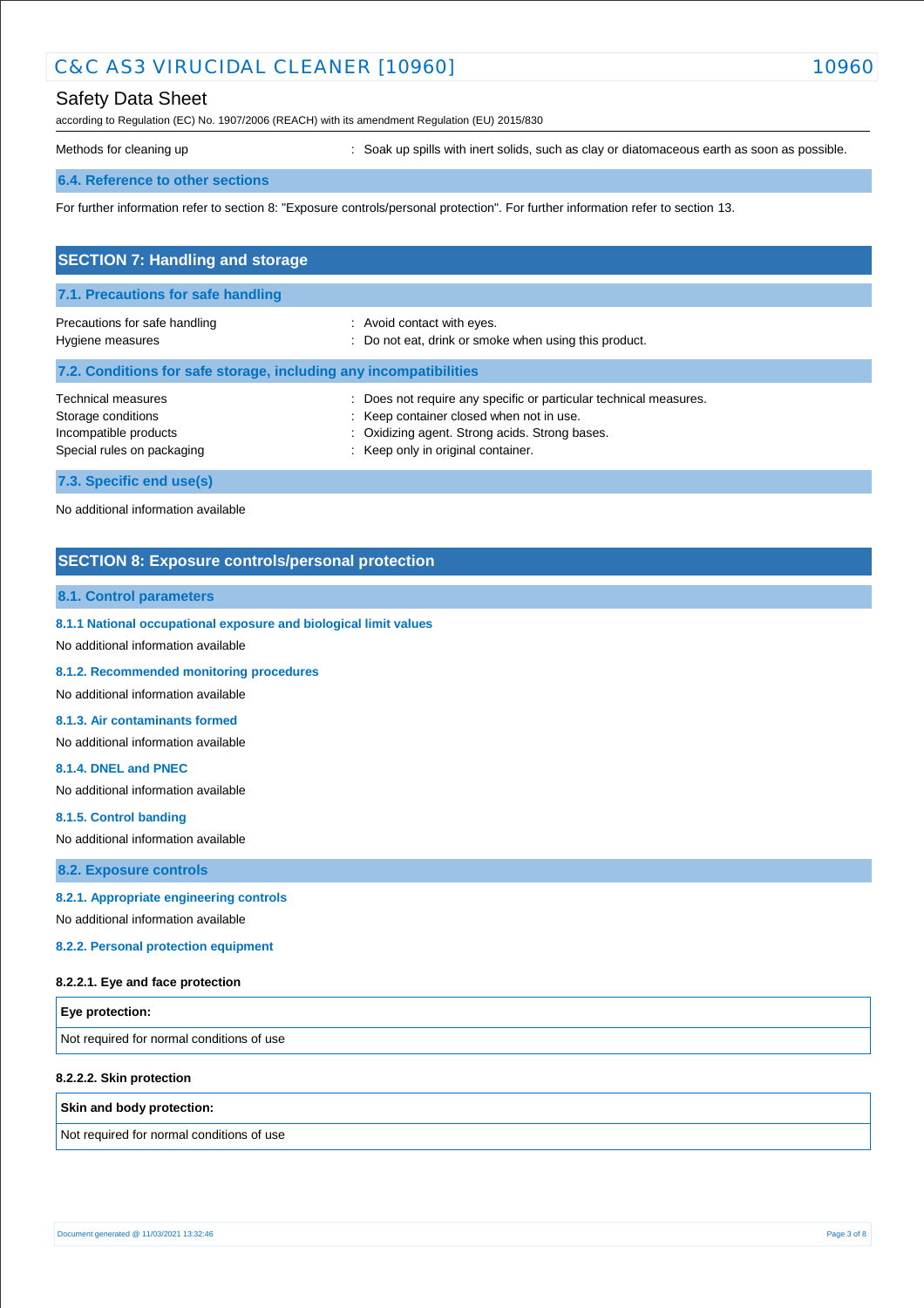# Safety Data Sheet

according to Regulation (EC) No. 1907/2006 (REACH) with its amendment Regulation (EU) 2015/830

| Hand protection: |
|------------------|
|------------------|

In case of repeated or prolonged contact wear gloves. Chemical resistant gloves (according to European standard EN 374 or equivalent)

| Other skin protection<br>Materials for protective clothing: |  |
|-------------------------------------------------------------|--|
| Not required for normal conditions of use                   |  |
| 8.2.2.3. Respiratory protection                             |  |

**Respiratory protection:**

Not required for normal conditions of use

### **8.2.2.4. Thermal hazards**

No additional information available

# **8.2.3. Environmental exposure controls**

No additional information available

# **SECTION 9: Physical and chemical properties**

# **9.1. Information on basic physical and chemical properties**

| Physical state                                  | Liquid            |
|-------------------------------------------------|-------------------|
| Appearance                                      | Liquid.           |
| Colour                                          | Purple.           |
| Odour                                           | Floral.           |
| Odour threshold                                 | No data available |
| рH                                              | 10                |
| Relative evaporation rate (butylacetate=1)      | No data available |
| Melting point                                   | No data available |
| Freezing point                                  | No data available |
| Boiling point                                   | $\geq 100$ °C     |
| Flash point                                     | No data available |
| Auto-ignition temperature                       | No data available |
| Decomposition temperature                       | No data available |
| Flammability (solid, gas)                       | No data available |
| Vapour pressure                                 | No data available |
| Relative vapour density at 20 °C                | No data available |
| Relative density                                | 1                 |
| Solubility                                      | Soluble in water. |
| Partition coefficient n-octanol/water (Log Pow) | No data available |
| Viscosity, kinematic                            | No data available |
| Viscosity, dynamic                              | No data available |
| Explosive properties                            | No data available |
| Oxidising properties                            | No data available |
| <b>Explosive limits</b>                         | No data available |

## **9.2. Other information**

No additional information available

# **SECTION 10: Stability and reactivity**

# **10.1. Reactivity**

The product is non-reactive under normal conditions of use, storage and transport.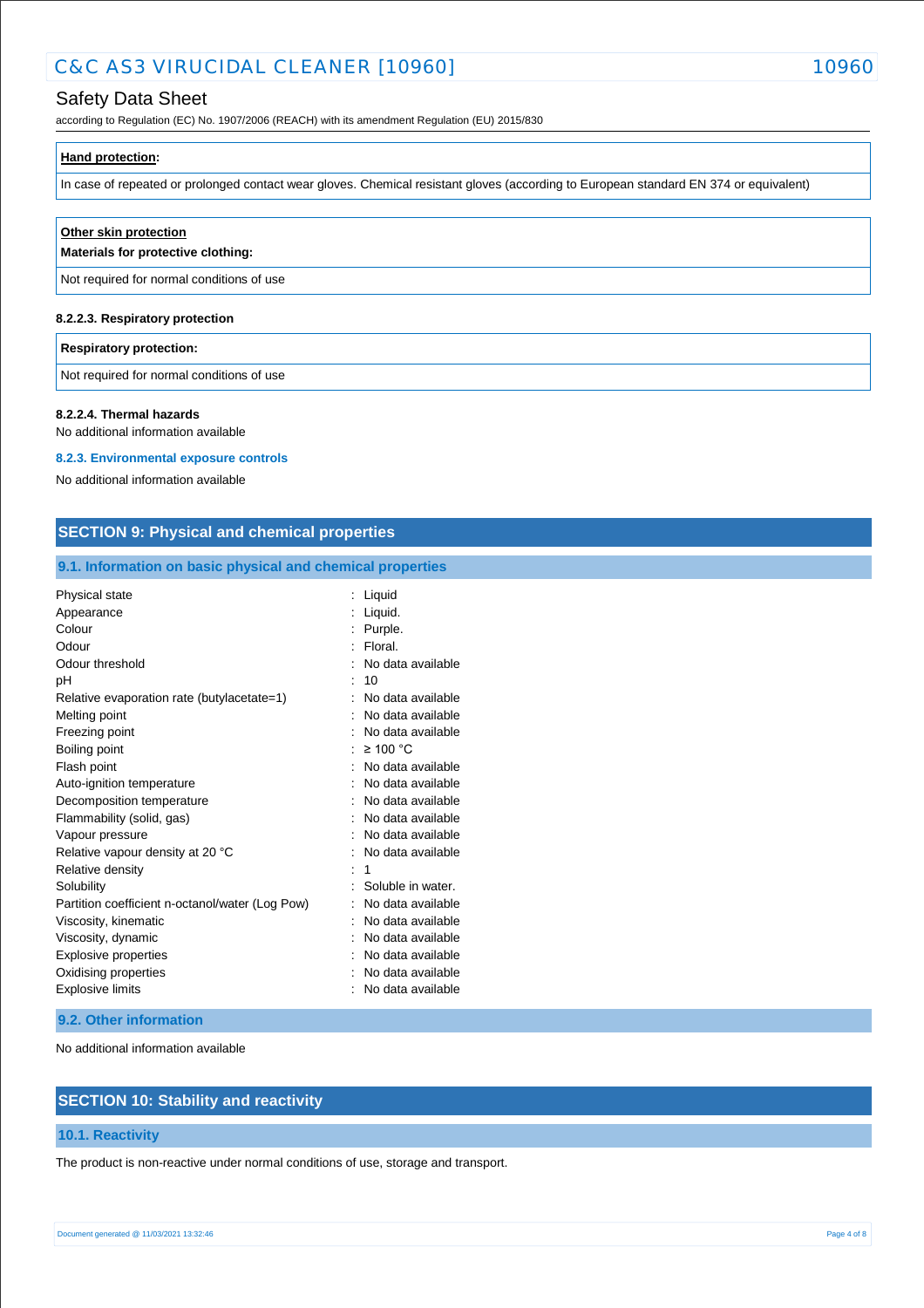# Safety Data Sheet

according to Regulation (EC) No. 1907/2006 (REACH) with its amendment Regulation (EU) 2015/830

| <b>10.2. Chemical stability</b>                                         |
|-------------------------------------------------------------------------|
| Stable under normal conditions.                                         |
| 10.3. Possibility of hazardous reactions                                |
| No dangerous reactions known under normal conditions of use.            |
| 10.4. Conditions to avoid                                               |
| None under recommended storage and handling conditions (see section 7). |
| 10.5. Incompatible materials                                            |
| No additional information available                                     |

**10.6. Hazardous decomposition products**

No additional information available

| <b>SECTION 11: Toxicological information</b> |                                                 |  |  |  |
|----------------------------------------------|-------------------------------------------------|--|--|--|
| 11.1 Information on toxicological effects    |                                                 |  |  |  |
| Acute toxicity (oral)                        | Not classified<br>۰.                            |  |  |  |
| Acute toxicity (dermal)                      | Not classified                                  |  |  |  |
| Acute toxicity (inhalation)                  | Not classified                                  |  |  |  |
| Skin corrosion/irritation                    | : Not classified                                |  |  |  |
|                                              | pH: 10                                          |  |  |  |
| Serious eye damage/irritation                | : Not classified                                |  |  |  |
|                                              | pH: 10                                          |  |  |  |
| Respiratory or skin sensitisation            | : Not classified                                |  |  |  |
| Germ cell mutagenicity                       | : Not classified                                |  |  |  |
| Carcinogenicity                              | : Not classified                                |  |  |  |
| Reproductive toxicity                        | Not classified                                  |  |  |  |
| STOT-single exposure                         | : Not classified                                |  |  |  |
| STOT-repeated exposure                       | Not classified<br>÷                             |  |  |  |
| Aspiration hazard                            | Not classified<br>÷                             |  |  |  |
| <b>RTU CLEANER SANITISER</b>                 |                                                 |  |  |  |
| Vaporizer                                    | Container fitted with a sealed spray attachment |  |  |  |

| <b>SECTION 12: Ecological information</b>                                                                                   |                                                                          |  |  |  |
|-----------------------------------------------------------------------------------------------------------------------------|--------------------------------------------------------------------------|--|--|--|
| 12.1. Toxicity                                                                                                              |                                                                          |  |  |  |
| Hazardous to the aquatic environment, short-term<br>(acute)<br>Hazardous to the aquatic environment, long-term<br>(chronic) | : Not classified<br>: Harmful to aquatic life with long lasting effects. |  |  |  |
| 12.2. Persistence and degradability                                                                                         |                                                                          |  |  |  |
| No additional information available                                                                                         |                                                                          |  |  |  |
| 12.3. Bioaccumulative potential                                                                                             |                                                                          |  |  |  |
| No additional information available                                                                                         |                                                                          |  |  |  |
| Document generated @ 11/03/2021 13:32:46                                                                                    | Page 5 of 8                                                              |  |  |  |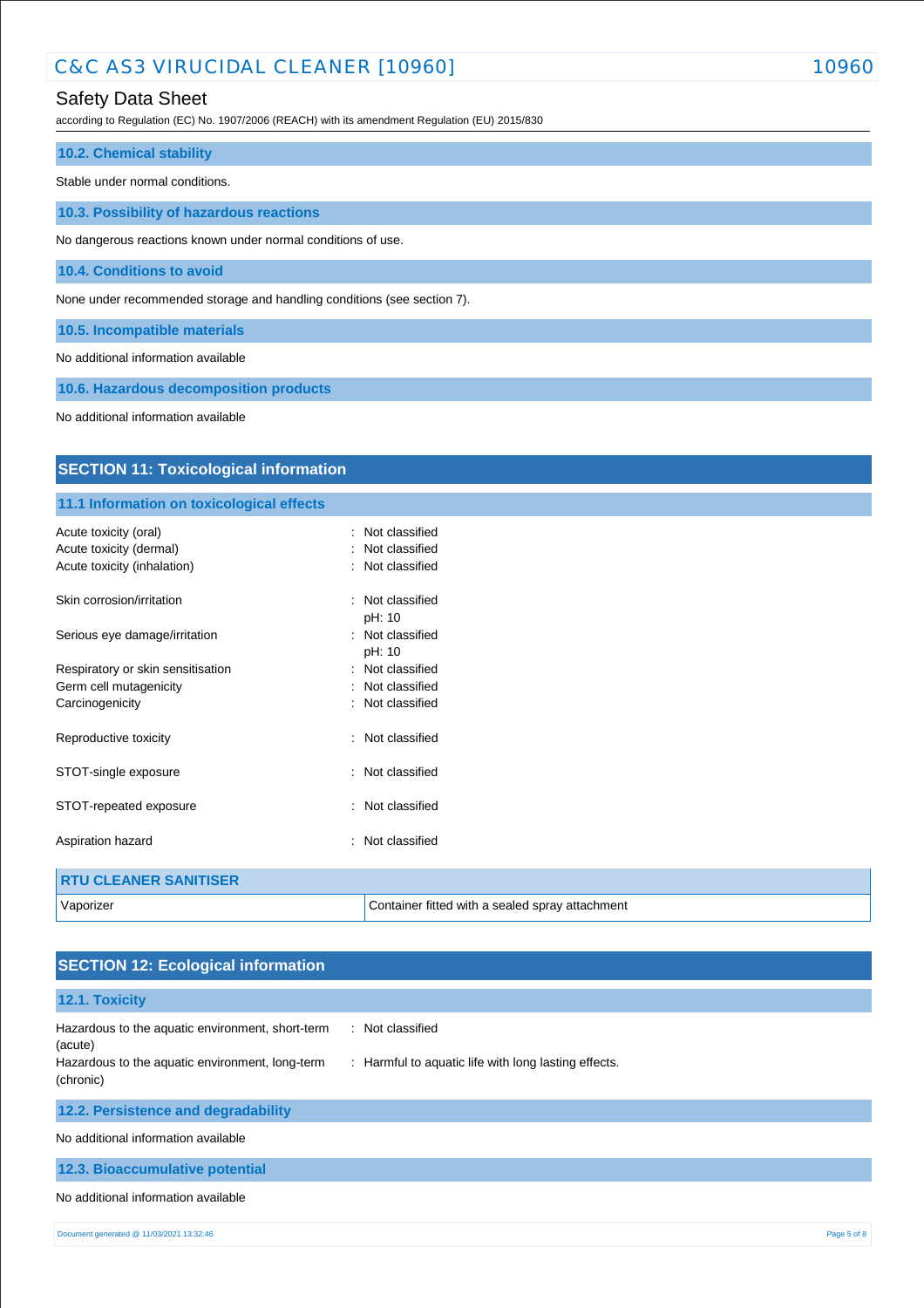# Safety Data Sheet

according to Regulation (EC) No. 1907/2006 (REACH) with its amendment Regulation (EU) 2015/830

| 12.4. Mobility in soil                     |
|--------------------------------------------|
|                                            |
| No additional information available        |
| 12.5. Results of PBT and vPvB assessment   |
| No additional information available        |
| 12.6. Other adverse effects                |
| No additional information available        |
|                                            |
| <b>SECTION 13: Disposal considerations</b> |

**13.1. Waste treatment methods**

No additional information available

# **SECTION 14: Transport information**

In accordance with ADR / IMDG / IATA

| 14.1 UN number                                                                                                                                         |                                                          |
|--------------------------------------------------------------------------------------------------------------------------------------------------------|----------------------------------------------------------|
| UN-No. (ADR)<br>UN-No. (IMDG)<br>UN-No. (IATA)                                                                                                         | Not applicable<br>Not applicable<br>: Not applicable     |
| 14.2. UN proper shipping name                                                                                                                          |                                                          |
| Proper Shipping Name (ADR)<br>Proper Shipping Name (IMDG)<br>Proper Shipping Name (IATA)                                                               | : Not applicable<br>Not applicable<br>: Not applicable   |
| 14.3. Transport hazard class(es)                                                                                                                       |                                                          |
| <b>ADR</b><br>Transport hazard class(es) (ADR)<br><b>IMDG</b><br>Transport hazard class(es) (IMDG)<br><b>IATA</b><br>Transport hazard class(es) (IATA) | : Not applicable<br>: Not applicable<br>: Not applicable |
| 14.4. Packing group                                                                                                                                    |                                                          |
| Packing group (ADR)<br>Packing group (IMDG)<br>Packing group (IATA)<br><b>14.5. Environmental hazards</b>                                              | Not applicable<br>Not applicable<br>: Not applicable     |
| Dangerous for the environment<br>Marine pollutant<br>Other information                                                                                 | : No<br>: No<br>: No supplementary information available |
| 14.6. Special precautions for user                                                                                                                     |                                                          |
| <b>Overland transport</b><br>No data available<br><b>Transport by sea</b><br>No data available                                                         |                                                          |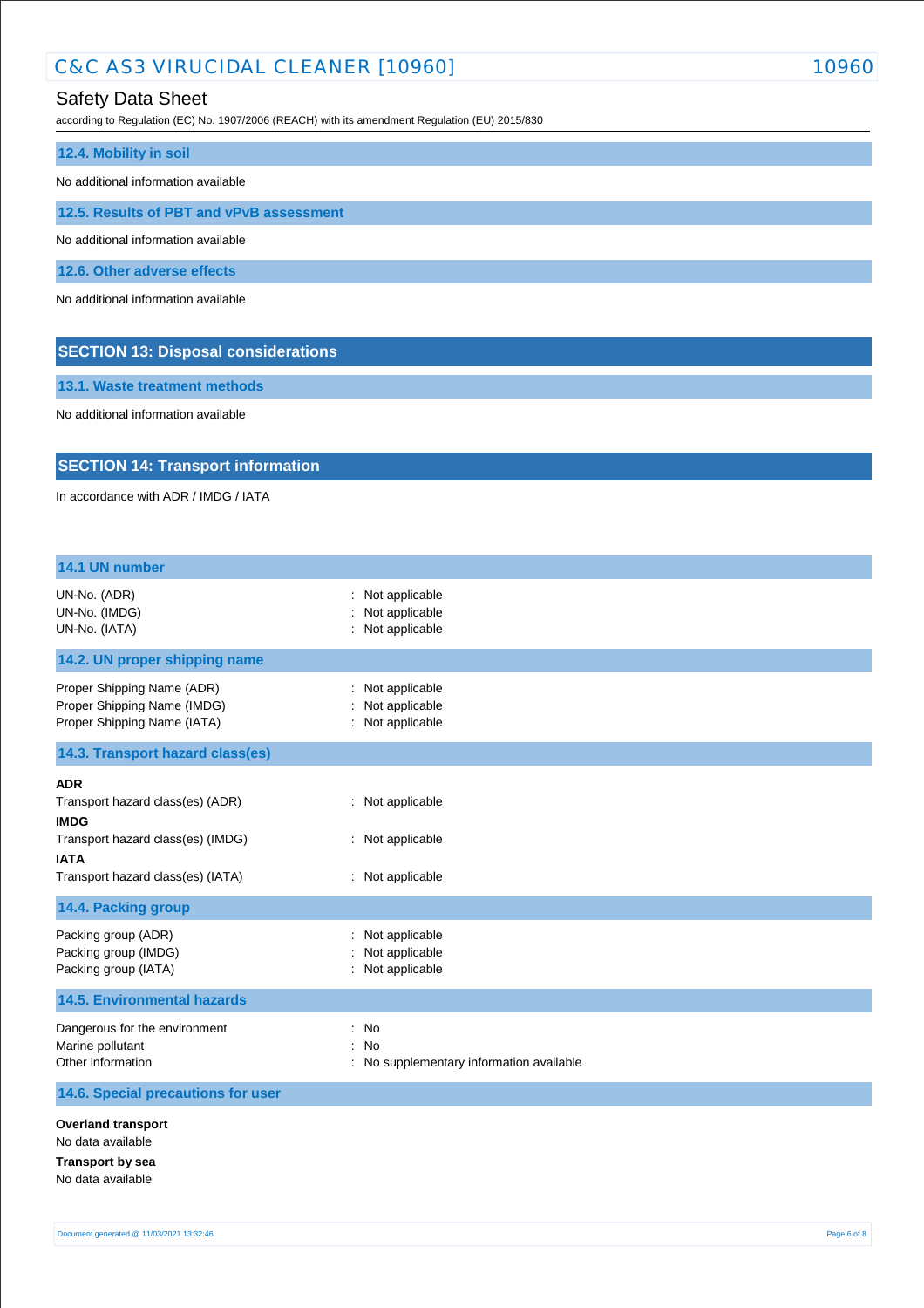# Safety Data Sheet

according to Regulation (EC) No. 1907/2006 (REACH) with its amendment Regulation (EU) 2015/830

### **Air transport**

No data available

# **14.7. Transport in bulk according to Annex II of Marpol and the IBC Code**

Not applicable

# **SECTION 15: Regulatory information**

**15.1. Safety, health and environmental regulations/legislation specific for the substance or mixture**

### **15.1.1. EU-Regulations**

Contains no REACH substances with Annex XVII restrictions

Contains no substance on the REACH candidate list

Contains no REACH Annex XIV substances

Contains no substance subject to Regulation (EU) No 649/2012 of the European Parliament and of the Council of 4 July 2012 concerning the export and import of hazardous chemicals.

Contains no substance subject to Regulation (EU) No 2019/1021 of the European Parliament and of the Council of 20 June 2019 on persistent organic pollutants

| Detergent Regulation (648/2004/EC): Labelling of contents: |               |  |
|------------------------------------------------------------|---------------|--|
| <b>Component</b>                                           | $\frac{9}{6}$ |  |
| cationic surfactants, non-ionic surfactants                | $< 5\%$       |  |
| perfumes                                                   |               |  |

## **15.1.2. National regulations**

### **United Kingdom**

British National Regulations : Commission Regulation (EU) 2015/830 of 28 May 2015 amending Regulation (EC) No 1907/2006 of the European Parliament and of the Council on the Registration, Evaluation, Authorisation and Restriction of Chemicals (REACH). Classification Labelling Packaging Regulation; Regulation (EC) No 1272/2008. Detergent Regulation (648/2004/EC).

## **15.2. Chemical safety assessment**

No additional information available

# **SECTION 16: Other information**

| Full text of H- and EUH-statements: |                                                                   |  |  |  |
|-------------------------------------|-------------------------------------------------------------------|--|--|--|
| Acute Tox. 4 (Oral)                 | Acute toxicity (oral), Category 4                                 |  |  |  |
| Aquatic Acute 1                     | Hazardous to the aquatic environment - Acute Hazard, Category 1   |  |  |  |
| Aquatic Chronic 1                   | Hazardous to the aquatic environment - Chronic Hazard, Category 1 |  |  |  |
| Eye Dam. 1                          | Serious eye damage/eye irritation, Category 1                     |  |  |  |
| Skin Corr. 1B                       | Skin corrosion/irritation, Category 1, Sub-Category 1B            |  |  |  |
| H302                                | Harmful if swallowed.                                             |  |  |  |
| H314                                | Causes severe skin burns and eye damage.                          |  |  |  |
| H318                                | Causes serious eye damage.                                        |  |  |  |
| H400                                | Very toxic to aquatic life.                                       |  |  |  |
| H410                                | Very toxic to aquatic life with long lasting effects.             |  |  |  |
| H412                                | Harmful to aquatic life with long lasting effects.                |  |  |  |